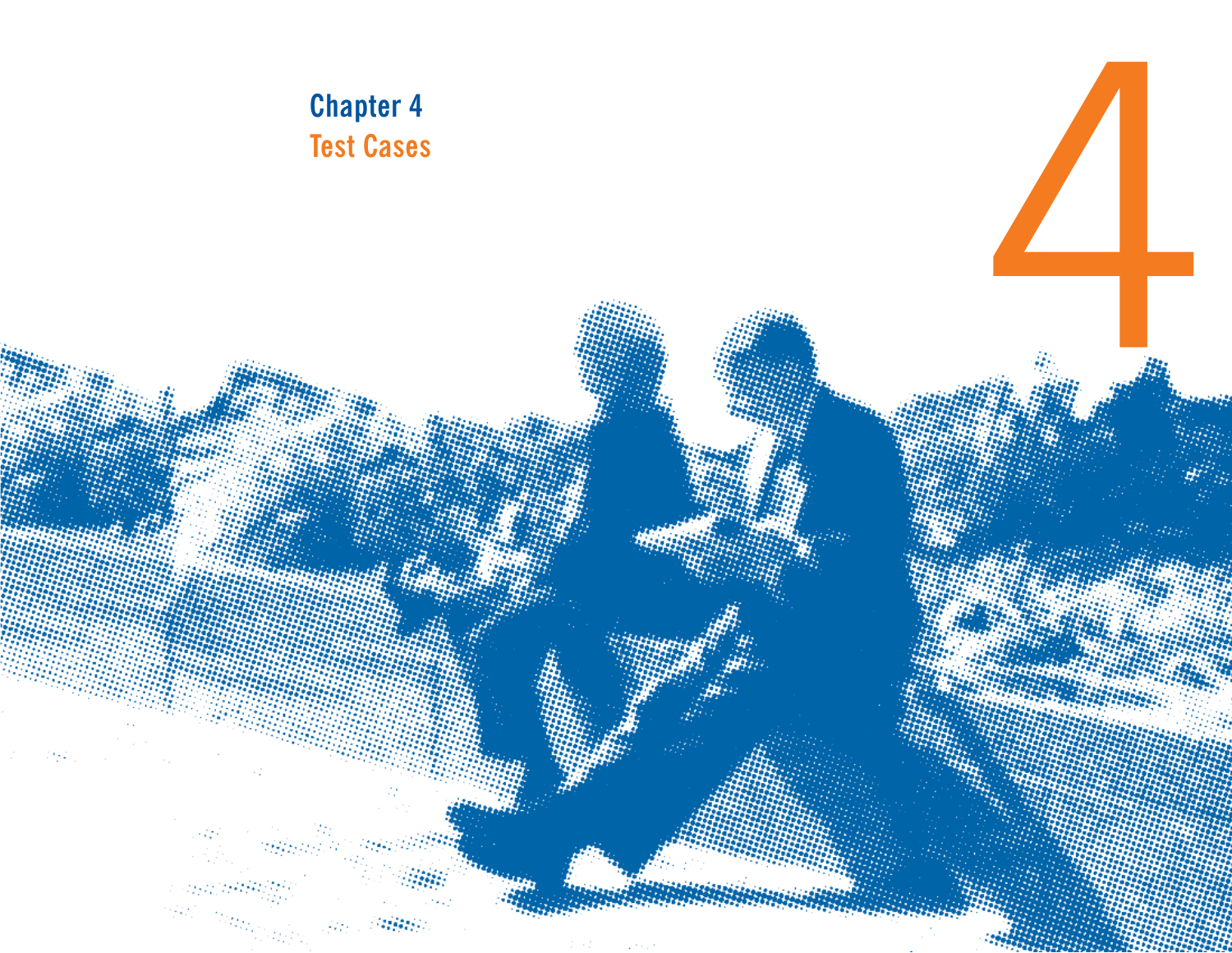# **Chapter 4 Test Cases**

| <b>Introduction</b>        | 105 |
|----------------------------|-----|
| <b>Test Case Structure</b> | 106 |
| <b>Test Case Matrix</b>    | 107 |

# **Test Case 1**

# **Building Renovation/Urban Location: Single Building**

| Introduction                                     |
|--------------------------------------------------|
| <b>Existing Conditions/Site Context Plan</b>     |
| <b>Site Security Assessment Plan</b>             |
| <b>Conceptual Strategy Plan</b>                  |
| Project Area Design Studies/Project Area: Zone 3 |
| Project Area Design Studies/Project Area: Zone 4 |
| <b>Final Concept Plan</b>                        |

# **Test Case 2**

#### **Historic Building/Urban Location Introduction Existing Conditions/Site Context Plan Site Security Assessment Plan Conceptual Strategy Plan Project Area Design Studies/Project Area: Zone 2 Project Area Design Studies/Project Area: Zone 3 Final Concept Plan**

# **Test Case 3 Building Renovation/Urban Location: Multiple Buildings <sup>126</sup> Introduction 126 Existing Conditions/Site Context Plan 127 Site Security Assessment Plan 128 Conceptual Strategy Plan 129 Project Area Design Studies/Project Area: Zone 4 130 Project Area Design Studies/Project Area: Zone 5 131 Final Concept Plan 132 Test Case 4 Campus Renovation/Suburban Location <sup>134</sup> Introduction 134 Existing Conditions/Site Context Plan 135 Site Security Assessment Plan 136 Conceptual Strategy Plan 137 Project Area Design Studies/Project Area: Zone 1 138 Project Area Design Studies/Project Area: Zone 5 139 Final Concept Plan 140 Test Case 5 New Construction/Urban Location <sup>142</sup> Introduction 142 Existing Conditions/Site Context Plan 143 Site Security Assessment Plan 144 Conceptual Strategy Plan 145**

**Project Area Design Studies/Project Area: Zone 3 146 Project Area Design Studies/Project Area: Zone 4 147 Final Concept Plan 148**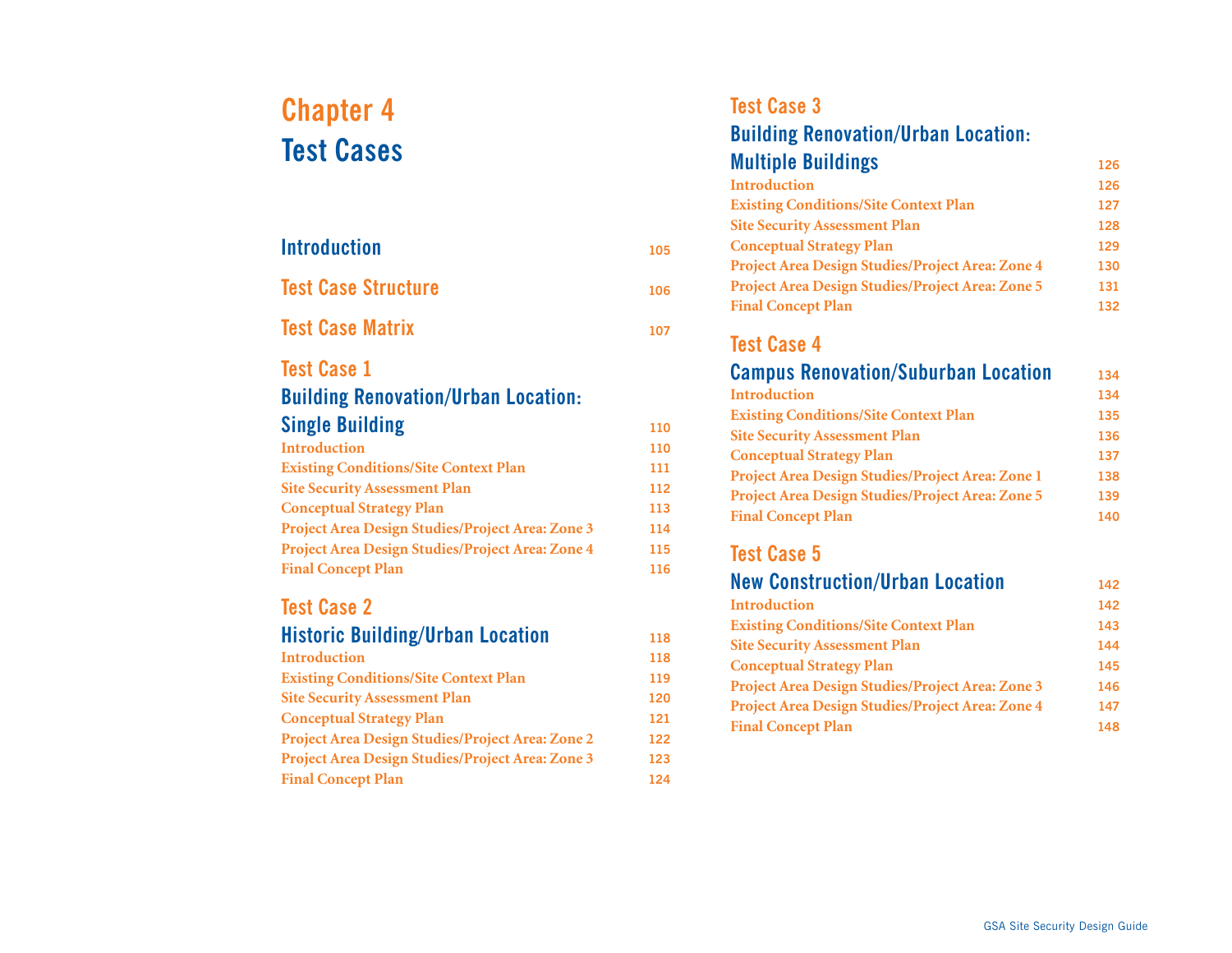# **Test Cases**

## **INTRODUCTION**

The test cases illustrate site security improvements for hypothetical federal government buildings. They represent typical locations, common building types, and crucial site security design issues found within the GSA portfolio of federal buildings. Each test case is drawn from a number of real properties and projects, as well as nonexistent, but possible, conditions.

These test cases represent a broad array of site scenarios and solutions within the framework of the six site security zones (see Diagram 3.1, page 81). The most common issues may be illustrated in more than one test case. The structure of each test case clearly illustrates the recommended security design process outlined in Chapter 3. To streamline this *Guide*, each test case illustrates only one security design solution per zone. Of course, an actual project could have multiple security and design requirements per zone.

#### **Process and Test Case Overview**

| <b>PROCESS PHASE</b>                                                 | <b>TEST CASE COMPONENTS</b>                                              |
|----------------------------------------------------------------------|--------------------------------------------------------------------------|
| Phase 1:<br><b>Project Start</b>                                     | Introduction to Test Case                                                |
| Phase 2:<br><b>Multidisciplinary Assessment</b>                      | ■ Existing Conditions/Site Context Plan<br>Site Security Assessment Plan |
| Phase 3:<br><b>Site Concept Investigation</b>                        |                                                                          |
| Phase 4:<br><b>Site Concept Selection</b>                            | Conceptual Strategy Plan                                                 |
| Phase 5:<br><b>Design Studies for Project Areas</b>                  | • Project Area Design Studies                                            |
| Phase 6:<br><b>Final Concept Development</b>                         | Final Concept Plan                                                       |
| Phase 7:<br><b>Final Design and Construction</b><br><b>Documents</b> |                                                                          |
| Phase 8:<br><b>Project Completion and Operations</b>                 |                                                                          |

- 
- *Illustrative*.

GSA Site Security Design Guide **Chapter 4 Test Cases 105 Chapter 4 Test Cases 105**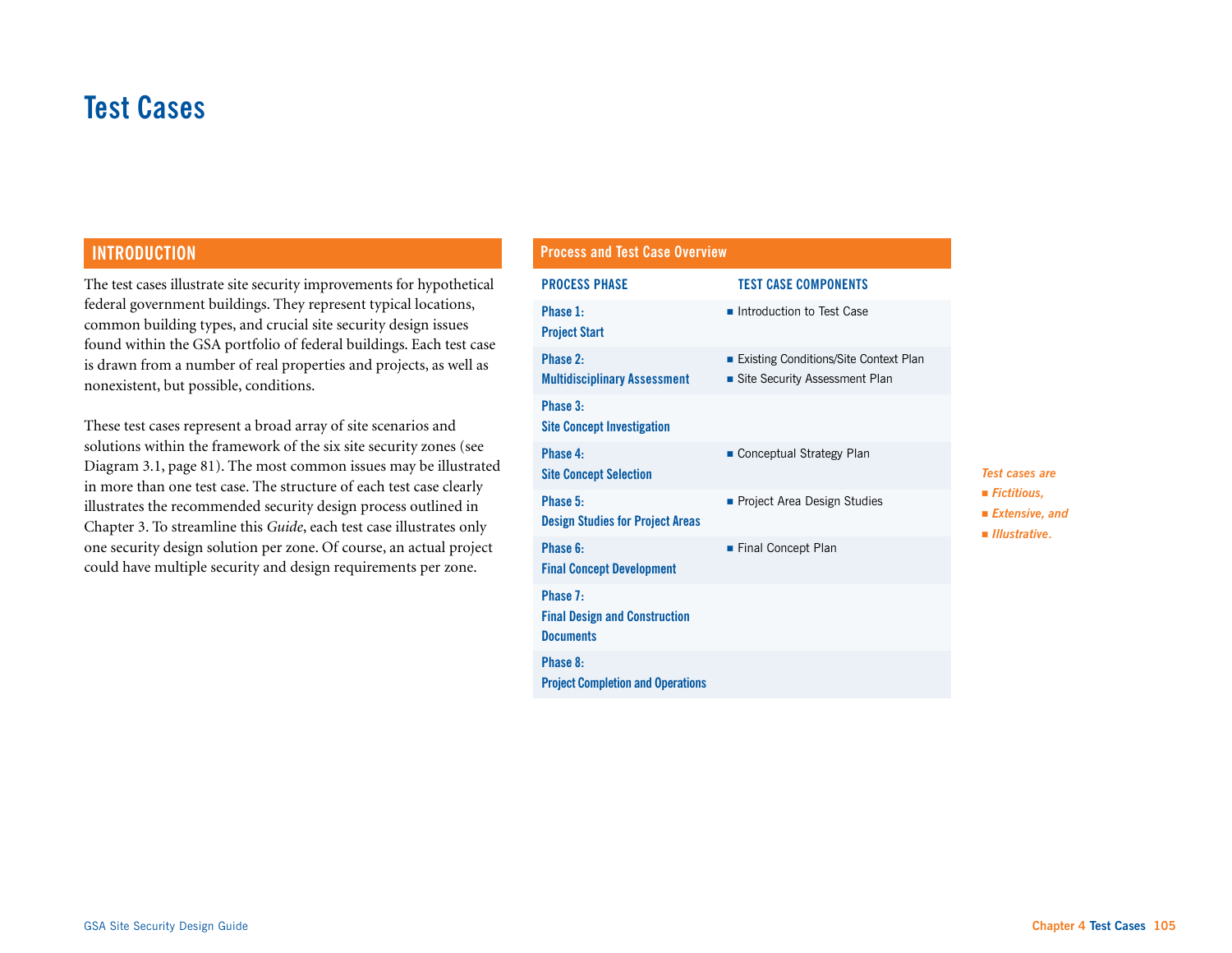### **TEST CASE STRUCTURE**

Each test case contains diagrams and accompanying text that illustrate various phases of the site security design process:

#### **1. Introduction**

The introductory text lists general assumptions and existing conditions for each test case. Topics include urban and regional context, adjacent urban infrastructure and transportation systems, site circulation and parking, site constraints, a general description of building tenants and threat assessment level assignment, existing security features, description of issues, and opportunities and challenges unique to each hypothetical test case.

#### **2. Existing Conditions/Site Context Plan**

The Existing Conditions/Site Context Plan illustrates site conditions and such issues as neighboring buildings; transportation system adjacencies; building entries, exits, and service yards; pedestrian and vehicular circulation; parking; existing security elements; landscaping; and lighting. Supplementing this plan is a summary of Test Case Assumptions for each zone.

The Existing Conditions/Site Context Plan highlights two "design study project areas" that are illustrated in greater detail with plan diagrams and sketches in the fifth phase of each test case.

#### **3. Site Security Assessment Plan**

The Site Security Assessment Plan summarizes existing site conditions and indicates areas of risk, challenge, and opportunity. The accompanying text outlines the site security and design topics related to the plan.

#### **4. Conceptual Strategy Plan**

Following careful consideration of the Multidisciplinary Assessment, the team creates the Conceptual Strategy Plan. The Conceptual Strategy Plan represents the culmination of site concept investigations that test several design approaches to determine the best overall strategy. During the investigation process, the team revises,

reconsiders, and rejects various strategies, adopting the best features of each into a balanced overall plan that satisfies security issues, provides high-quality public space, and meets scope and budget requirements. At the end of this stage, the Project Team may decide to limit the design project to particular subsets of the site, based on risk prioritization, budget limitations, and phasing requirements.

#### **5. Project Area Design Studies**

The Project Area Design Studies present the project areas in further detail, using both plan diagrams and sketches of particular design elements to show existing conditions and proposed design solutions. The accompanying text describes the specific security design problems and provides the rationale behind the proposed design solutions. Not all aspects of a project will be examined at this level of detail before final concepts are established, but the most complex areas should receive this level of analysis.

#### **6. Final Concept Plan**

The Final Concept Plan develops the direction of the Conceptual Strategy Plan with careful attention to scale and detail. As the plan is prepared, the designer continues to pay attention to the existing context and the Multidisciplinary Assessment and works closely with the Project Team to develop a comprehensive and balanced design.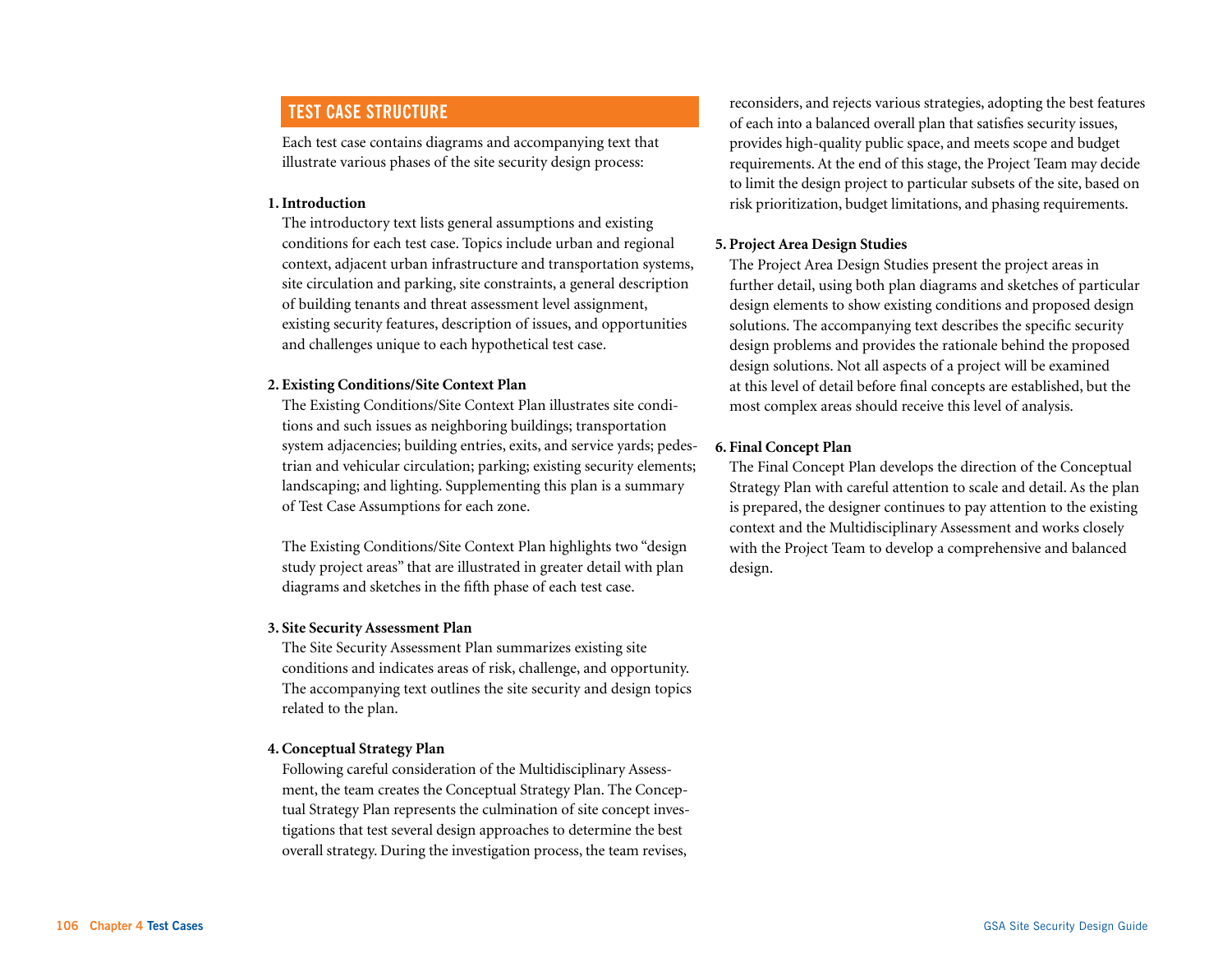## **TEST CASE MATRIX**

The Test Case Matrix (pages 108–109) summarizes site security issues, concerns, challenges, and opportunities that the test cases identify, analyze, and solve. These topics are organized by zone and may appear in the test cases within the descriptive text, in plan diagrams, or as part of Project Area Design Studies.

*The project areas and topics listed in the Test Case Matrix are meant to illustrate effective approaches for similar situations. The examples do not represent an exhaustive list of issues for every project type, however, and site security design solutions should be unique to each site.* 



Site security design projects begin with the desire to transform existing conditions. Projects can successfully reduce risk and enhance the public realm when they are based upon meaningful security assessments, sensitivity to existing context and materials, and clear goals for desired site uses.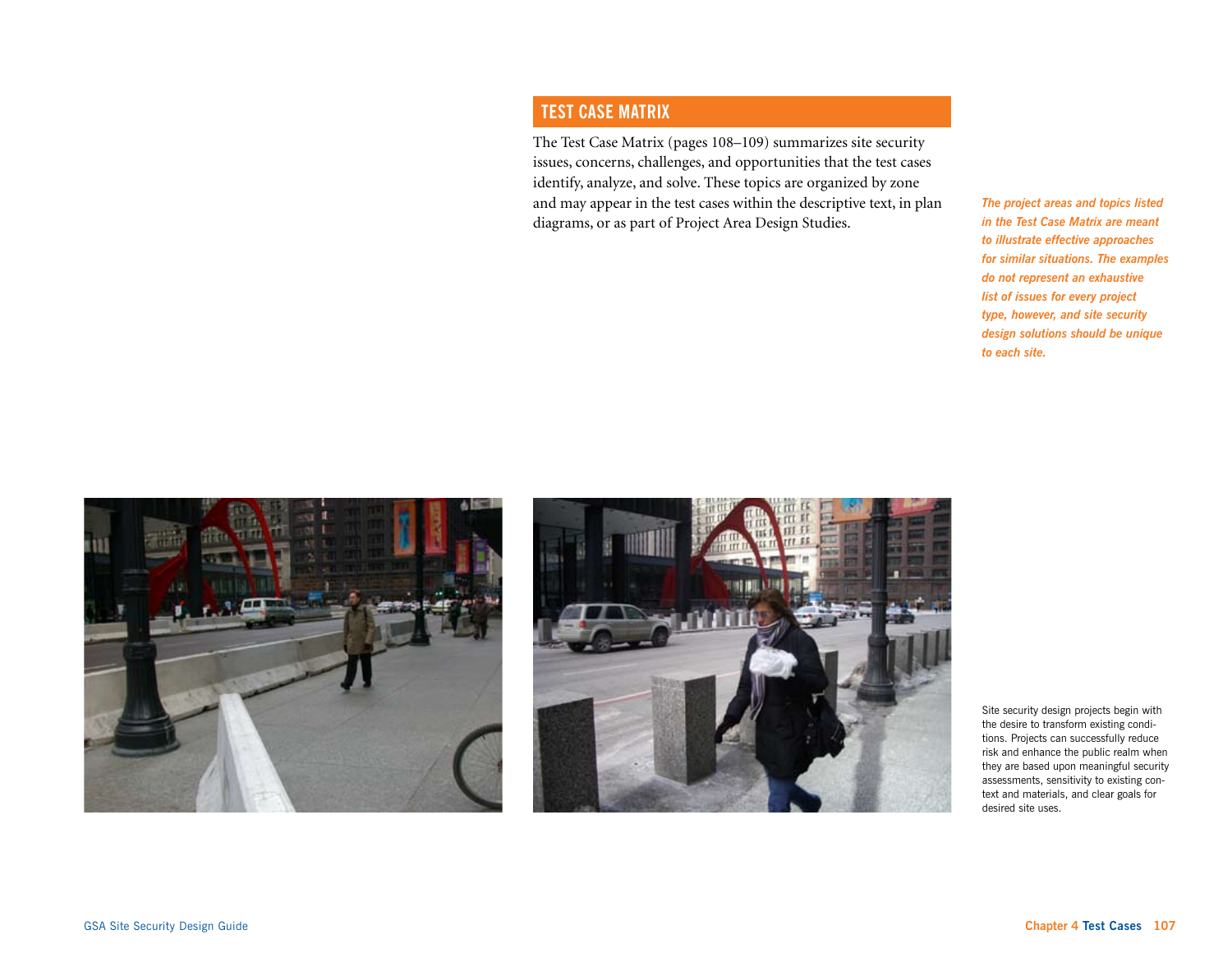# **Overview of Test Case Topics**

|                                       | <b>URBAN</b><br><b>RENOVATION:</b> | <b>URBAN</b>                       | <b>URBAN</b><br><b>RENOVATION:</b>  | <b>SUBURBAN</b>                    |                                         |                                                                                                                                                                                                                                    |
|---------------------------------------|------------------------------------|------------------------------------|-------------------------------------|------------------------------------|-----------------------------------------|------------------------------------------------------------------------------------------------------------------------------------------------------------------------------------------------------------------------------------|
| <b>SITE SECURITY TOPIC</b>            | <b>SINGLE</b><br><b>BUILDING</b>   | <b>HISTORIC</b><br><b>BUILDING</b> | <b>MULTIPLE</b><br><b>BUILDINGS</b> | <b>CAMPUS</b><br><b>RENOVATION</b> | <b>URBAN NEW</b><br><b>CONSTRUCTION</b> | <b>COMMENTS</b>                                                                                                                                                                                                                    |
| <b>ZONE 1 Neighborhood</b>            |                                    |                                    |                                     |                                    |                                         |                                                                                                                                                                                                                                    |
| <b>Community Context</b>              | ш                                  | $\overline{\phantom{a}}$           | $\blacksquare$                      | $\overline{\phantom{a}}$           | ٠                                       | Community partnerships can connect the building and the site to its larger context and encourage public use.                                                                                                                       |
| <b>Public Transportation</b>          | ш                                  | п                                  | ٠                                   |                                    | $\blacksquare$                          | Proximity to local transportation lines should be capitalized upon.                                                                                                                                                                |
| <b>High-Risk Adjacencies</b>          | ш                                  | п                                  |                                     |                                    |                                         | Adjacent buildings within the optimal standoff distance should be evaluated for potential security risks.                                                                                                                          |
| <b>Shared Security</b>                | ٠                                  |                                    |                                     | $\overline{\phantom{a}}$           |                                         | Sharing security resources, such as guards or CCTV surveillance, with adjacent buildings enhances the safety of the neighborhood.                                                                                                  |
| <b>Traffic Calming</b>                |                                    |                                    |                                     | п                                  |                                         | Traffic calming uses physical and operational methods to reduce vehicular speeds both for the safety of pedestrians and for the security of<br>the site's perimeter.                                                               |
| <b>Street Closure</b>                 |                                    |                                    |                                     | п                                  | ٠                                       | The decision to vacate a street for security requirements has a serious impact on the building site and its surrounding urban environment.                                                                                         |
| <b>ZONE 2 Standoff Perimeter</b>      |                                    |                                    |                                     |                                    |                                         |                                                                                                                                                                                                                                    |
| <b>Vehicular Standoff</b>             |                                    | $\overline{\phantom{a}}$           | п                                   |                                    |                                         | Street parking regulations can help ensure that dangerous vehicles cannot park within the standoff on adjacent streets.                                                                                                            |
| <b>Vector Analysis</b>                | ш                                  |                                    | п                                   |                                    |                                         | Vector analysis helps determine structural requirements for vehicular barriers based on angle of approach and potential vehicle size and speed.                                                                                    |
| <b>Hardened Elements</b>              |                                    |                                    |                                     |                                    | п                                       | Site elements such as street furniture, lighting fixtures, and planter walls can be structurally hardened to provide rated protection as an<br>alternative to bollards.                                                            |
| <b>Bollards</b>                       |                                    | п                                  | п                                   |                                    |                                         | The selection and placement of bollards has an impact on the use of public space.                                                                                                                                                  |
| <b>Berms</b>                          |                                    |                                    |                                     | п                                  | ×                                       | Planting areas can be graded to create raised landscape berms that serve as barriers; possible tradeoffs of visibility must be considered<br>when using berms.                                                                     |
| <b>Moats</b>                          | ш                                  |                                    |                                     |                                    | $\blacksquare$                          | Moats are the opposite of berms. They are trenches or pits that deter approach by trapping vehicles before they reach a facility.                                                                                                  |
| <b>Collapsible Paving</b>             | ш                                  |                                    |                                     |                                    | ٠                                       | Collapsible paving is a recent technology that is used to maintain openness, while providing protection from vehicular approach.                                                                                                   |
| <b>Temporary Barriers</b>             | ٠                                  | п                                  | п                                   |                                    |                                         | If the use of temporary barriers is required, a plan for their removal and replacement must be included as part of the cost of their use.                                                                                          |
| <b>Risk Acceptance</b>                | ٠                                  | п                                  |                                     |                                    |                                         | Careful analysis of the effectiveness of security measures relative to their cost and impact on public space may lead to risk acceptance in<br>some cases.                                                                         |
| <b>ZONE 3 Site Access and Parking</b> |                                    |                                    |                                     |                                    |                                         |                                                                                                                                                                                                                                    |
| <b>Guard Booths</b>                   | п                                  |                                    |                                     |                                    | ш                                       | Staffed guard booths typically regulate access to the site; their design should respond to the architecture of the building and<br>neighborhood context.                                                                           |
| <b>Retractable Bollards</b>           |                                    |                                    |                                     |                                    | п                                       | Retractable bollards are useful in situations where periodic vehicular access is necessary, for emergency vehicles, ceremonial motorcades, or<br>other similar circumstances.                                                      |
| <b>Automatic Gates</b>                | ٠                                  |                                    |                                     |                                    |                                         | Automatic gates help regulate entry and exit and reduce the number of staffed guard points, which can be an expensive operational cost.                                                                                            |
| <b>Multiple Vehicular Entries</b>     | п                                  |                                    |                                     | ×                                  |                                         | Reducing the number of entry points and limiting entry to specific types of traffic can help regulate access to the site.                                                                                                          |
| <b>Vehicle Inspection Point</b>       | п                                  |                                    |                                     |                                    |                                         | Inspection points such as sally ports allow vehicles to be screened before they enter the site; vehicle queuing is a concern with any type of<br>screening and must be incorporated into the configuration of the inspection area. |
| <b>Public Right-of-Way</b>            |                                    | п                                  |                                     | п                                  | п                                       | When a public right-of-way falls within a building's standoff zone, mitigation of security risks must be carefully balanced with local<br>transportation needs.                                                                    |
| <b>Loading Dock</b>                   | п                                  | п                                  | п                                   |                                    |                                         | Access to the loading dock should be separated from staff and visitor access.                                                                                                                                                      |
| <b>Axial Approach</b>                 | п                                  |                                    | п                                   |                                    |                                         | Avoid axial approaches where a vehicle can accelerate to a speed sufficient to force entry.                                                                                                                                        |
| <b>Emergency Access</b>               |                                    |                                    |                                     |                                    | $\blacksquare$                          | Emergency access should be coordinated with local police and fire departments.                                                                                                                                                     |
| <b>Internal Vehicular Circulation</b> |                                    |                                    | п                                   | п                                  |                                         | Large sites often involve complex internal vehicular circulation, which must be coordinated with pedestrian circulation to avoid conflicts.                                                                                        |
| <b>On-Site Parking</b>                | п                                  |                                    | п                                   | п                                  | ٠                                       | Parking areas on the site that fall within the building's required standoff may need to be restricted.                                                                                                                             |
| <b>Off-Site Parking</b>               |                                    | ×                                  |                                     |                                    |                                         | Clear routes from off-site parking to building entries should be provided for the safety of staff and visitors.                                                                                                                    |
| <b>Parking Garage</b>                 |                                    |                                    |                                     | $\blacksquare$                     |                                         | Secured parking structures may serve to protect the standoff perimeter, provided that they meet security criteria.                                                                                                                 |